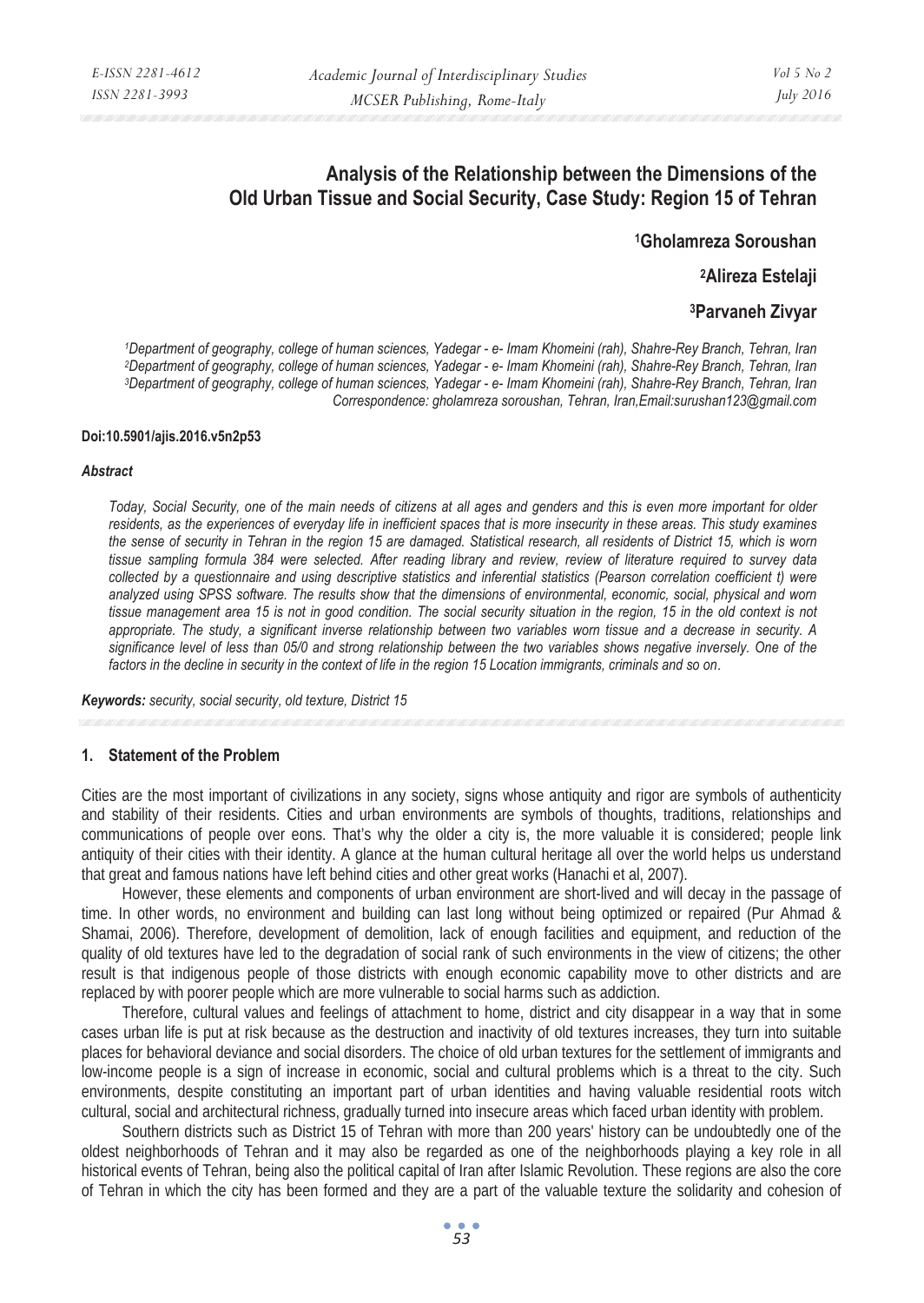which is still intact in the heart of the city. But unfortunately, these neighborhoods, in spite of such cultural richness, have long faced a problem called worn-out texture. The existence of worn-out textures in different parts of Tehran, especially in southern districts of the city have made the discussions about development and renewal in addition to the issues related to physical form at various cultural and social levels more important than ever. Thus, the examination of this issue is of high importance.

Now, regarding the history of urbanism and increasing development of old textures in our country, especially in Tehran, on one hand and its social, economic, professional, legal, managerial and environmental aspects on the other hand, this issue has become one of the most serious and the most important issues in professional circles. This importance has doubled in recent years and has posed different questions to the officials (Andalib, 2008, p. 24).

Now, with all that was said regarding sociocultural problems in old textures, we will investigate social security in old textures of district 15 of Tehran. To this end, the following hypotheses were formulated:

- 1. It seems that environmental, social and managerial aspects of old textures are not in good condition.
- 2. The status of social security in old textures of district 15 is not in a suitable level.
- 3. Today, old textures of district 15 have led to decrease in security.

## **2. Theoretical Framework**

### *2.1 The quality of urban environment and social security in urban neighborhoods*

The quality of urban environment can be defined as "social. Cultural, economic and special conditions of urban environment that shows the level of citizens' satisfaction or dissatisfaction of urban environment (Shamai & Pur Ahmad, 2005, p. 274). Therefore, environmental quality is the result of combinational and continuous parts in a given district which are considered as environmental perception more than any other part. In fact, environmental quality can be regarded as an integral part of extended conception of life quality including such fundamental conceptions as healthcare and security combined with aspects like attractiveness (RIVM, 2002). Crime and security analysis is not an entirely legal or judicial issue; it is rather a geographical, economic, social, cultural and political issue.

Its contributing factors are not similar across societies: they are different from the viewpoint of type of crime, its intensity and its frequency. These differences are easily observable in cities, villages, regions and districts of a city. In any society or environment a set of factors such as environmental conditions, environmental quality, economic situation, etc. are effective in the behavior of its residents. Paying attention to the outcomes of hurried urbanism in recent decades like increased poverty and insecurity, low quality of urban neighbors, insufficient housing services and utility-like sanitary services and water supply-, emergence of slums and illegal housings, destruction of environment and national and local states' inability to find solutions to these problems from one hand, and the importance of acknowledging the role social security plays in successful development programs on the other hand, have increased the importance of environmental quality.

Considering what was said about the mutual relationship of environmental quality and social security, they have quantitative indicators based on which the exact amounts of harms, deviations, abnormalities, crime, felony, addiction and suicide are both considered as indicators of decreased environmental quality and social insecurity in a way that in the analysis of decreased environmental quality and its effect on social insecurity, one can measure the effects of decreased social values and the lack of trust in social relationships on the rise of deviations, harms, abnormalities, crimes, etc. For example, how waning values and norms regarding environmental quality have an increasing effect on robbery, vandalism, assault and different political, administrative, economic and judicial crimes. Knowing this helps us better support one's moral rights; it also results in social regulations which is a pre-requirement for social security.

It is to be noted that some cities have places in which there are more causes for fear like unsuitable lighting, strolling of the homeless and the addict and lack of pavements in the highways. According to Oscar Newman's theory, places where it is possible to clearly see things and where the chance of escaping is low, they are less prone to criminal activities. Therefore, it is suggested that walls, fences and hedges act as physical barriers and increase the sense of insecurity; on the contrary, where there are signs of people's observance this sense increases (Schweitzer, 1977, p. 11).

# *2.2 Backgrounds of the study*

Results of a study done by Falahat and Rahim Zadeh (2014) shows that we can create a rather secure and safe place by intervening in the body of the places. Ahmadi (2014) believes that insecurity caused by reasons such as migration,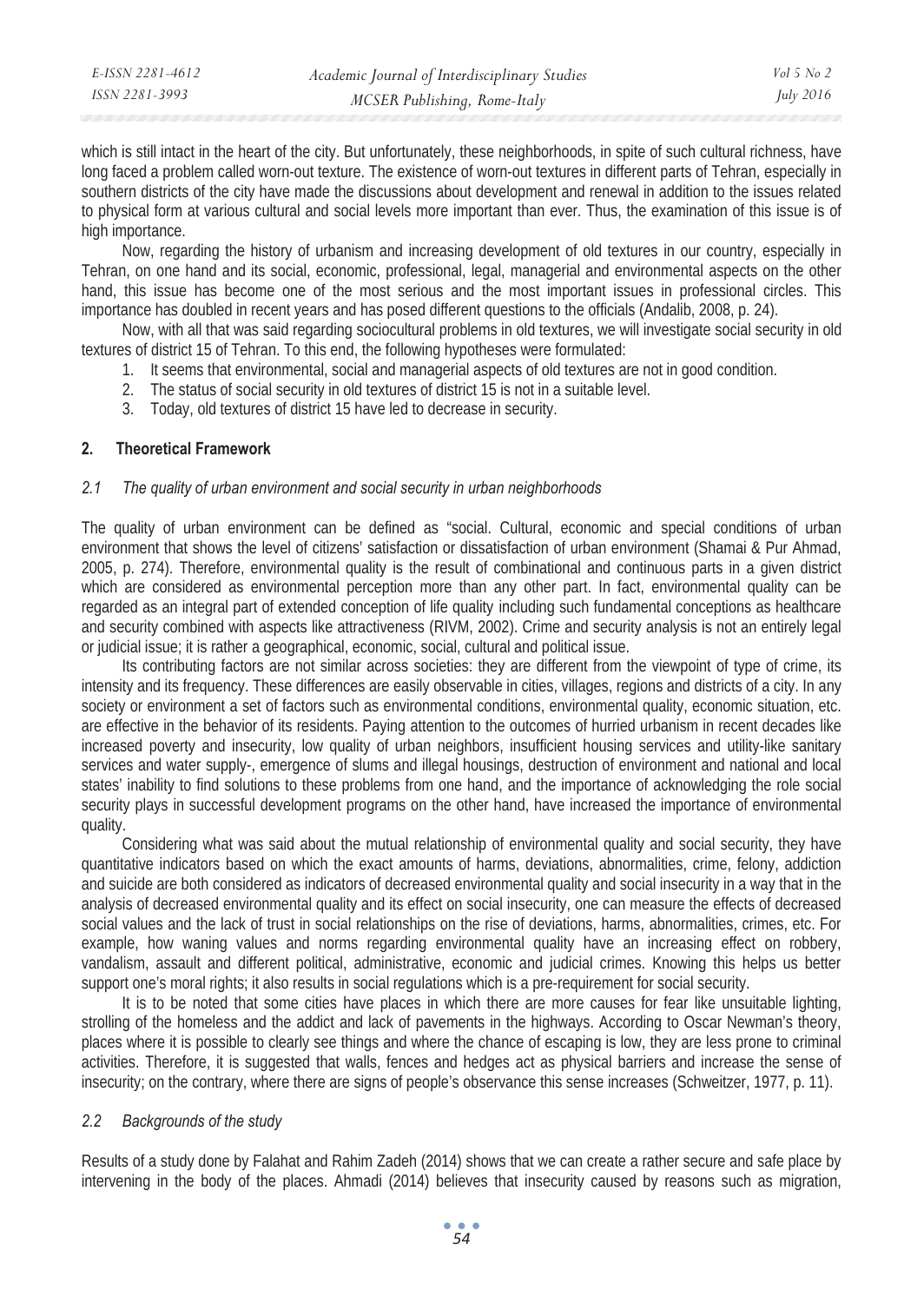| E-ISSN 2281-4612 | Academic Journal of Interdisciplinary Studies | Vol 5 No 2       |
|------------------|-----------------------------------------------|------------------|
| ISSN 2281-3993   | MCSER Publishing, Rome-Italy                  | <i>July 2016</i> |

lowering of social status, poverty, etc. is among the main indicators of decreased level of life quality. Hosein and Adib Zadeh (2009) have pointed out that old textures in cities due to disregard of physical, economic and social requirements and as a result of disappearing the feeling of attachment to those place, pave the way for the emergence of social harms. Afshari et al (2014) have investigated the role of physical factors in decreasing behavioral abnormalities and crimes; they have also suggested physical criteria by which to create a secure place, prevent behavioral abnormalities and bring security to the old textures in southern Shariati Street in Tabriz.

Findings of a study carried out by Azimi et al (2011) shows that disregarding physical, economic and social requirements in building cities and a detachment with those textures have provided the ground for appearance of different social harms. They state that such cities will be entangled with serious problems and the existence of ruined and abandoned buildings will intensify these problems.

Gholipur et al (2015) have pointed out that historical and cultural importance and sometimes touristic attractions of such quarters on the one hand, and their disproportionality with the necessities of modern life on the other hand have increased the necessity of rebuilding these textures to guarantee security. In the same way, Attaran et al (2014) believe that disregard of such places and detachment of residents with those places have resulted in emergence of social harms. The method of preventing civil crimes with an emphasis on the design is one way of reducing crimes. Arsalani et al (2015) have stated that intervening physical properties of cities is one way of bringing back security. Of course, dominating spirit of any place is far more important than the physicality of that place; it is because of the social communications of those who are linked with each other, i.e. physicality affects behaviors and behaviors, in turn, affect the way physicality is used.

# *2.3 Methodology*

This research had been an analytic-descriptive one and data are gathered by questionnaires. The sample population included all the residents of old textures in district 15 out of which 384 persons were chosen by sampling formula. The questionnaire was designed with a view on research questions and theoretical framework and included common options in any statistic studies. Having gathered data, they were analyzed using SPSS software. Pearson correlation coefficient and one-sample t-test were used for the assessment of possible relationships among research variables. Reliability of questionnaire was determined by Cronbach's alpha which equaled to 0.76. As to the validity of the questionnaire, experts' viewpoints were used.

# *2.4 Data description*

Participants were divided into four age groups: 15-30, 31-45, 46-60, and over 60. Out of all participants 174 persons were in the first age group, 130 persons were in the second age group, 57 persons were in the third age group, and 23 persons were in the last one. 221 of participants were male and 173 of participants were female. They were assigned to five different types of occupation: self-employed, employee, student, householder, and unemployed. 153 persons were self-employed, 94 persons were employees, 61 persons were students, 33 persons were householders, and 43 persons were unemployed. 189 persons of all participants were single and 195 persons were married.

Out of all participants of the study 2 persons were illiterate, 3 persons had primary educations, 12 persons had finished middle school, 58 persons had finished high school, 228 persons had associate or bachelor's degree and 74 persons had master's degrees or higher. Citizens' settlement times were divided into five periods: less than 5 years, between 5-10 years, between 10-15 years, between 15-20 years, and more than 20 years. 117 persons had settled there for more than 20 years.

# **3. Analysis of Findings**

## *3.1 Investigation of environmental aspect in old textures of district 15*

A series of indicators were formulated for the assessment of the effect of old texture on social security in district 15 which were divided into 5 groups: environmental, economic, social, physical, and managerial indicators. As to the analysis of sub-indicators, one-sample t-test was used. Because there is only one variable, one-sample t-test is used. If significance level is less than 0.05 and the mean is higher than normal, H1 is confirmed; if significance level is more than 0.05 and the mean be lower than normal (3), H0 is confirmed. Results of the analysis of the status of environmental variable are reported in table 1.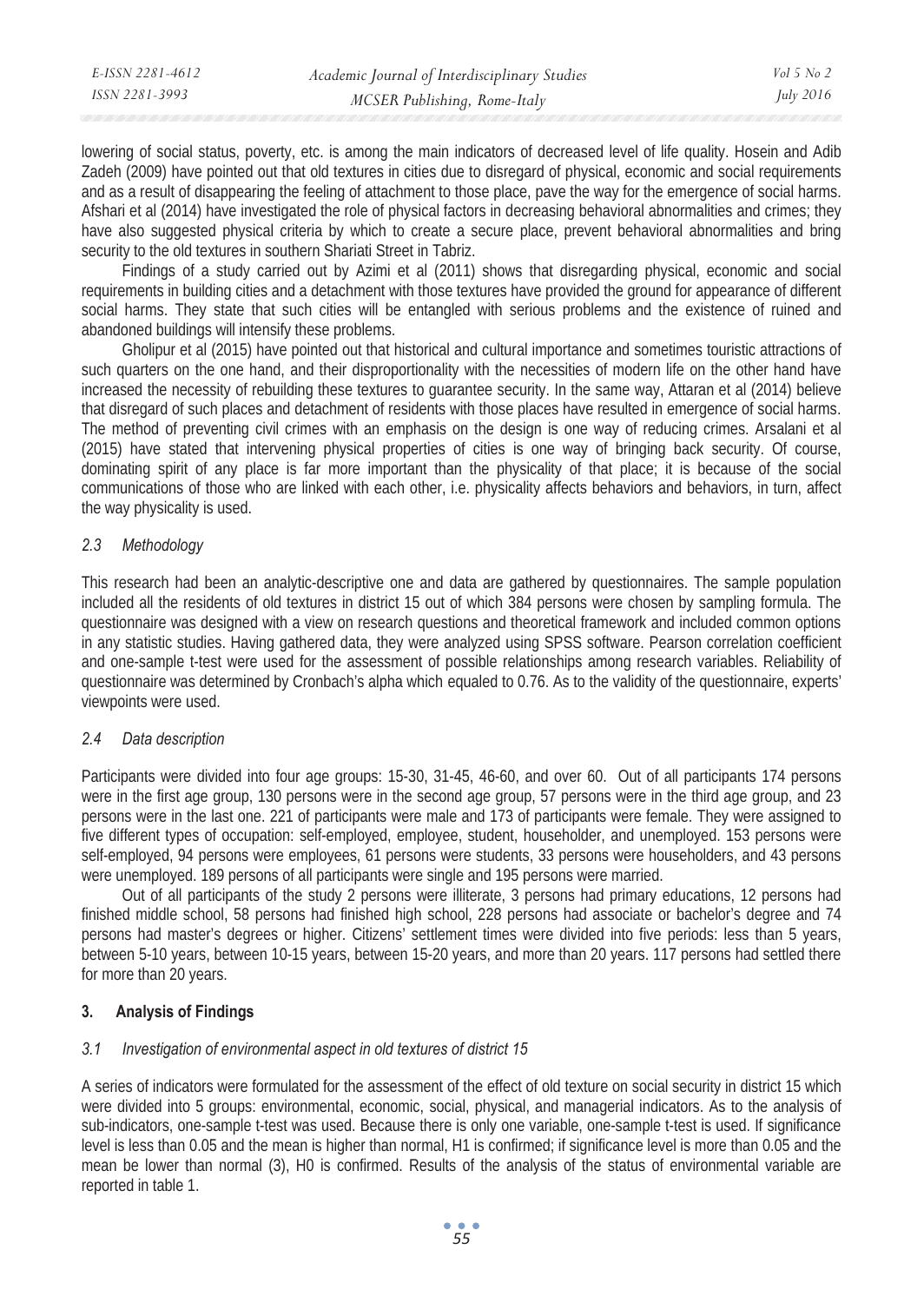|                        | Difference in level .39 of Mean<br>certainty distance<br>difference |       | Significance<br>Degree of<br>freedom<br>level |     | t-test<br>statistics | Mean of standard<br>deviation | Standard Mean Variable<br>deviation |      |                   |
|------------------------|---------------------------------------------------------------------|-------|-----------------------------------------------|-----|----------------------|-------------------------------|-------------------------------------|------|-------------------|
| The highest The lowest |                                                                     |       |                                               |     |                      |                               |                                     |      |                   |
| .49                    | .24                                                                 | .364  | .000                                          | 383 | 5.913                | .062                          | 1.104                               | 3.36 | Sewage            |
| .83                    | .62                                                                 | .723  | .000                                          | 383 | 13.595               | .053                          | 953                                 | 3.72 | Air pollution     |
| .33                    | .04                                                                 | .184  | .016                                          | 383 | 2.433                | .076                          | .353                                | 3.18 | Visual pollution  |
| .15                    | $-13$                                                               | .006  | .000                                          | 383 | .088                 | .071                          | 1.275                               | 3.01 | Sound pollution   |
| 1.70                   | 1.03                                                                | 1.367 | 000                                           | 383 | 8.411                | .162                          | 890                                 | 4.37 | <b>Inundation</b> |
| 1.85                   | 1.35                                                                | 1.600 | .000                                          | 383 | 12.990               | .123                          | 675                                 | 4.60 | Trash malodor     |

#### **Table 1:** Assessment of environmental variable in district 15

According to the information of above table, it can be observed that significance levels of all variables are less than 0.05 and are meaningful. The mean of variables are 3.36, 3.72, 3.18, 3.01, 4.37, and 4.60 for Sewage, Air pollution, Visual pollution, Sound pollution, Inundation, and Trash malodor respectively. It means that form the viewpoint of environmental indicators, district 15 is in an adverse situation.

## *3.2 Investigation of economic aspect in old textures of district 15*

Unemployment, low income, poverty, value of the ground, changing consumption pattern, unbalanced investment in city development, taxation and tolls and weak cooperation among economic and cultural organization in socioeconomic development of old textures are some problems threatening old textures of cities. A suitable solution should be found to stop the stagnation of these districts. They should be granted a fresh breath be reviving and rebuilding those districts which have lost their dynamism.

Reconstruction of old textures should be in a way that such principles as architecture and urbanization principles, enablement of residents to participate, preventing intervention of dealers, optimum efficiency, rapid reconstruction, having definite, separable and flexible plans, positive points of reconstruction from the economic point of view, optimal use of grounds, and reduction of the distance between two different poles of the city are observed. To this end, four variables are used to analyze economic situation of old textures whose results are presented in the following table.

| Difference in level .95 of |                        | Mean       | Significance | Degree of | t-test |           | Mean of Standard Mean         |      | <b>Indicators</b>                                                   |
|----------------------------|------------------------|------------|--------------|-----------|--------|-----------|-------------------------------|------|---------------------------------------------------------------------|
| certainty distance         |                        | difference | level        | freedom   |        |           | statistics standard deviation |      |                                                                     |
|                            | The highest The lowest |            |              |           |        | deviation |                               |      |                                                                     |
| .90                        | .59                    | .741       | .000         | 383       | 9.338  | .079      | 1.423                         |      | 3.74 Fluctuation and high price of lands                            |
| .26                        | $-.09$                 | .087       | .021         | 383       | .975   | .089      | 1.602                         | 3.09 | Fluctuation and high price of homes                                 |
| .29                        | .01                    | .153       | .002         | 383       | 2.126  | .072      | 1.286                         | 3.15 | The lack of cooperation of government<br>and citizens in investment |
| .32                        | .03                    | .178       | .000         | 383       | 2.429  | .073      | 1.310                         | 3.18 | The low rate of residents' incomes                                  |

**Table 2:** Assessment of changing economic situation in district 15

Results shown in the paper illustrates that all the indicators have significance levels of less than 0.05 and their means are higher than normal (3) which means that economic indicators in old texture of district 15 are in an adverse situation.

Unsuitability of economic indicators slows down the process of optimization and renewal and reduces cooperation.

# *3.3 Investigation of physical aspect in old texture of district 15*

In addition to indicators emphasized by ministry of road and urbanization, this study used other indicators which were different versions of main indicators. Results of assessment of physical aspect in old texture of district 15 are given in table 3.

**Table 3:** Measurement of physical aspect in old texture of district 15

| Difference in level .95 of | Mean        | Significance | lt-test    | Mean of   | Standard Mean | <b>Indicators</b> |
|----------------------------|-------------|--------------|------------|-----------|---------------|-------------------|
| certainty distance         | differences | llevel       | statistics | standard  | deviation     |                   |
| The highest The lowest     |             |              |            | deviation |               |                   |

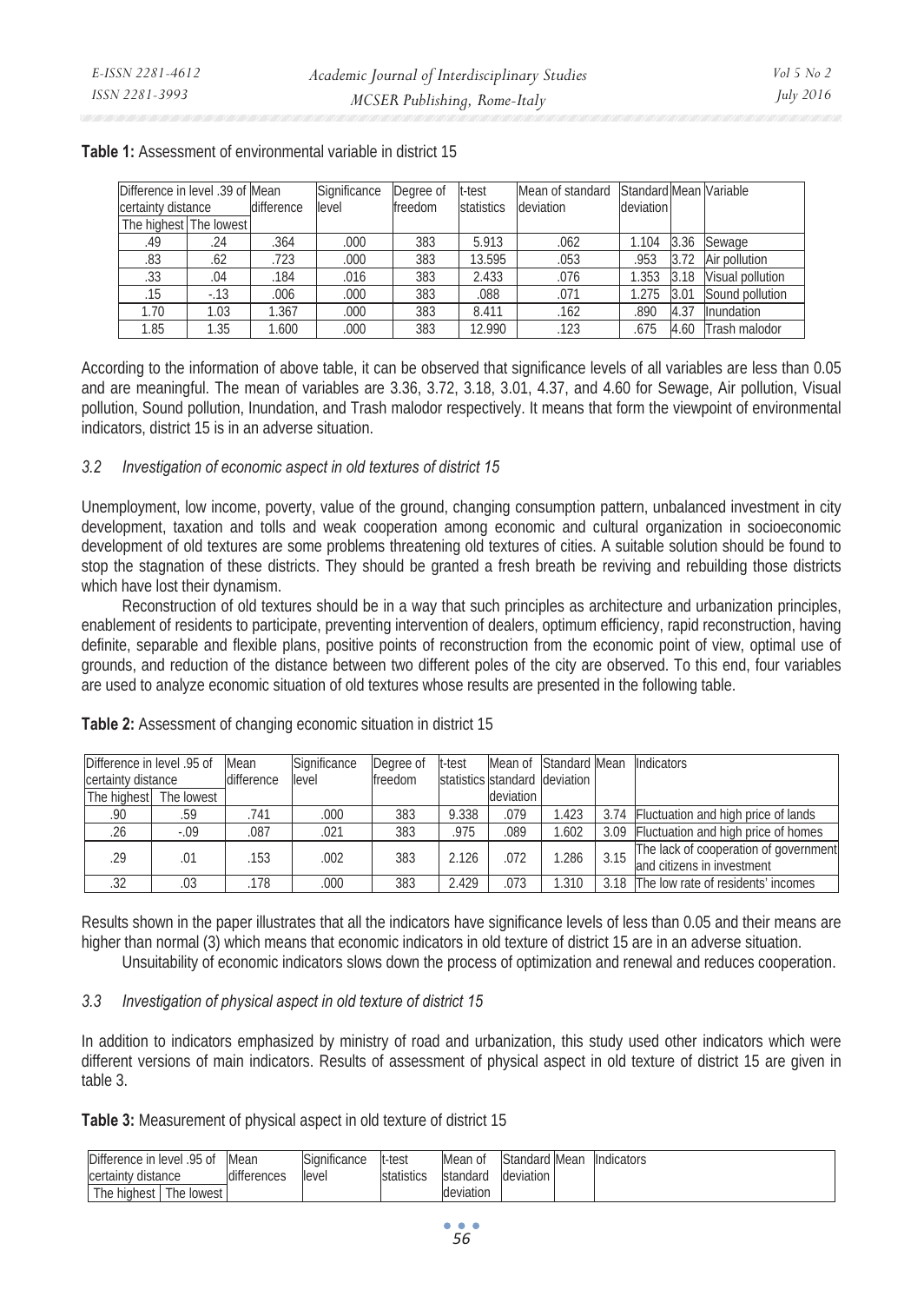| .29  | $-.02$ | .134 | .011 | 1.665  | .080 | 1.442 | 3.13 | Texture condition from aspects of renewal,<br>optimization, and destruction |
|------|--------|------|------|--------|------|-------|------|-----------------------------------------------------------------------------|
| .34  | .02    | 181  | .009 | 2.199  | .082 | 1.472 | 3.18 | Existence of tall buildings in closed spaces                                |
| .59  | .27    | 430  | .017 | 5.427  | .079 | 1.419 | 3.43 | Existence of buildings under construction                                   |
| .50  | .18    | 340  | .000 | 4.143  | .082 | 1.468 | 3.34 | Existence of abandoned and ruined buildings                                 |
| .35  | .03    | 190  | .000 | 2.268  | .084 | 1.501 | 3.19 | Improper applications (workshops, store,)                                   |
| 1.01 | .76    | .882 | .000 | 13.730 | .064 | 1.150 | 3.88 | Dead end alleys                                                             |
| 1.21 | .99    | .097 | .000 | 19.647 | .056 | 1.000 | 4.10 | Defenseless places                                                          |

As with environmental and economic variables, one-sample t-test was adopted here, too. It shows that in addition to being significant, all the indicators are higher than normal which confirms the improper situation of old texture in district 15. This adverse situation affects other variables; for example unsuitable physical situation will cause a change in the attitudes of residents, leading them to emigrate from this district.

#### *3.4 Investigation of changing social variable in old texture of district 15*

This study analyzed four indicators to investigate the changing social variable from the viewpoints of residents. Table 4 is a result summary of this analysis.

| Table 4: Assessment of changing social variable in old texture of district 15 |  |  |
|-------------------------------------------------------------------------------|--|--|
|                                                                               |  |  |

|                    | Mean<br>Difference in level .95 of |             | Significance | Degree of | t-test                | Mean of standard | Standard  |      | Mean Indicators       |
|--------------------|------------------------------------|-------------|--------------|-----------|-----------------------|------------------|-----------|------|-----------------------|
| certainty distance |                                    | differences | level        | freedom   | statistics Ideviation |                  | deviation |      |                       |
| The highest        | The lowest                         |             |              |           |                       |                  |           |      |                       |
| .16                | $-16$                              | $-.003$     | .015         | 383       | $-.039$               | .080             | 1.442     | 3.00 | Population<br>density |
| .50                | .18                                | .340        | .002         | 383       | 4.143                 | .082             | 1.468     | 3.34 | Immigration           |
| 1.21               | .99                                | 1.097       | .000         | 383       | 19.647                | .056             | 1.000     |      | 4.10 Poverty          |
| .90                | .59                                | .741        | .000         | 383       | 9.338                 | .079             | 1.423     | 3.74 | Emigration            |

Based on information given in this table, the significance levels for all the variables were less than 0.05, therefore their significations are confirmed. Moreover, their means are above 3 which is a confirmation of adverse physical situation in the old texture.

## *3.5 Investigation of changing managerial variable in old texture of district 15*

Three indicators are analyzed for the investigation of changing managerial variable in old texture of district 15.

**Table 5:** Assessment of changing managerial variable in old texture of district 15

| Indicators                                                                 |      | Mean Standard<br>deviation | Mean of<br>standard | t-test<br>statistics | Significance<br>level | Mean<br>differences | Difference in level .95 of<br>certainty distance |      |
|----------------------------------------------------------------------------|------|----------------------------|---------------------|----------------------|-----------------------|---------------------|--------------------------------------------------|------|
|                                                                            |      |                            | deviation           |                      |                       |                     | The highest The lowest                           |      |
| Lack of policy in urban management<br>in changes                           | 3.34 | 1.468                      | .082                | 4.143                | .012                  | .340                | .18                                              | .50  |
| Lack of mayoralty's action in changing<br>services                         | 3.19 | 1.501                      | .084                | 2.268                | .003                  | .190                | .03                                              | .35  |
| Lack of mayoralty's proper actions as<br>to civil projects in old textures | 3.88 | 1.150                      | .064                | 13.730               | .017                  | .882                | .76                                              | 1.01 |

Results of one-sample t-test in the investigation of changing managerial situations show that indicators are significant and their means are above 3. Therefore, it can be stated that our first hypothesis (H1) is confirmed: managerial situation in old texture of district 15 is not in a good condition.

Finally, indicators related to each variable are mixed and total mean is calculated whose results are presented in table 6.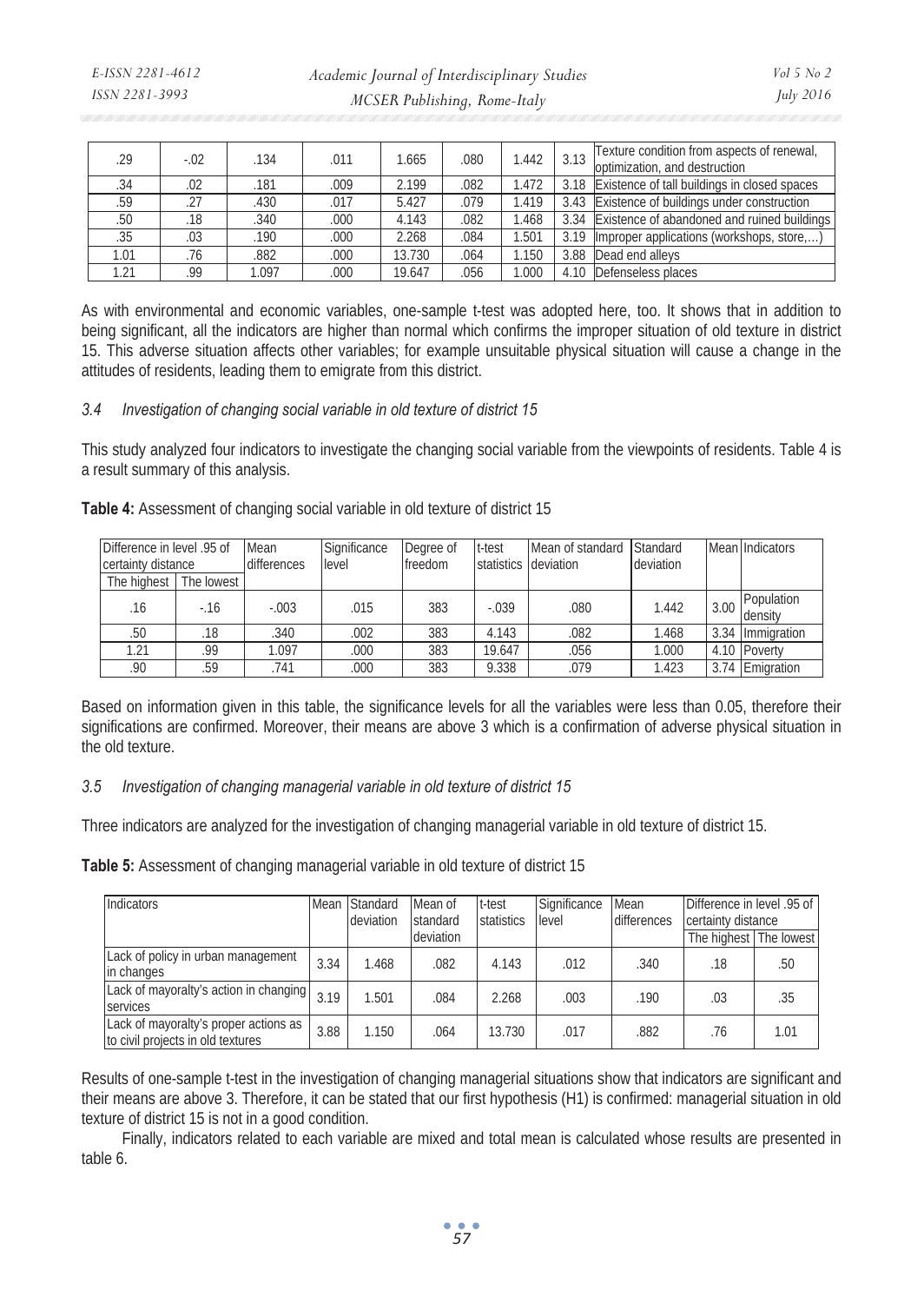| Variable           |      | Mean Standard | Mean of standard |        | t-test     | Significance | Mean of      | Difference in level .95 of |
|--------------------|------|---------------|------------------|--------|------------|--------------|--------------|----------------------------|
|                    |      | deviation     | deviation        |        | statistics | level        | differences  | certainty distance         |
|                    |      |               |                  |        |            |              | The lowest   | The highest                |
| Environmental 3.09 |      | 1.602         | .089             | .975   | .000       | .087         | $-.09$       | .26                        |
| Economic           | 3.15 | .286          | .072             | 2.126  | .000       | .153         | $.0^{\circ}$ | .29                        |
| Social             | 3.18 | 1.310         | .073             | 2.429  | .000       | .178         | .03          | .32                        |
| Physical           | 3.88 | 1.150         | .064             | 13.730 | .000       | .882         | .76          | 1.01                       |
| Managerial         | 3.43 | 1.419         | .079             | 5.427  | .000       | .430         | .27          | .59                        |

# **Table 6:** Assessment of the situation of different variables in old texture of district 15

Information provided in the above table illustrates that significance levels of all variables are less than 0.05 and their means are more than 3. Therefore, adverse situation of variables of old texture in district 15 is confirmed. Physical and environmental variables had the most and the least means, respectively.

# *3.6 Investigation of the situation of social security*

**Table 7:** Assessment of social security indicators in old texture of district 15

| Difference in level .95 Mean<br>of certainty distance<br>The | The     | differences | Significance<br>level | t-test<br>statistics | Mean of<br>standard<br>deviation | deviation |      | Standard Mean Indicators                                      |
|--------------------------------------------------------------|---------|-------------|-----------------------|----------------------|----------------------------------|-----------|------|---------------------------------------------------------------|
| highest                                                      | lowest  |             |                       |                      |                                  |           |      |                                                               |
| 1.87                                                         | 1.26    | 1.567       | .000                  | 10.500               | .149                             | .817      | 4.57 | Fear of walking through buildings under<br>constructions      |
| 1.92                                                         | 1.22    | 1.567       | .031                  | 9.175                | .171                             | .935      | 4.57 | Fear of dead end alleys                                       |
| 1.81                                                         | 1.26    | 1.533       | .007                  | 11.50                | .133                             | .730      |      | 4.53 Fear of walking alone at nights                          |
| 1.84                                                         | 1.29    | 1.567       | .001                  | 11.78                | .133                             | .728      | 4.57 | Fear of carrying much amount of cash<br>money                 |
| 1.43                                                         | .24     | .833        | .040                  | 2.854                | .292                             | 1.599     | 3.83 | Fear of leaving home                                          |
| 1.66                                                         | .74     | 1.200       | .000                  | 5.288                | .227                             | .817      | 4.20 | Fear of keeping shops open at late<br>night                   |
| 1.80                                                         | 1.07    | 1.433       | .000                  | 8.082                | .177                             | .935      | 4.43 | Fear of getting on taxis with no any<br>other passengers      |
| 1.93                                                         | 1.27    | 1.600       | .019                  | 9.798                | .163                             | .730      |      | 4.60 Fear of sending children to school                       |
| 1.63                                                         | .64     | 1.133       | .018                  | 4.660                | .243                             | .728      |      | 4.13 Fear of befriending strangers                            |
| 1.81                                                         | 1.06    | 1.433       | .000                  | 7.802                | .184                             | 1.599     | 4.43 | Fear of parking cars unlocked and<br>without burglar alarm    |
| 1.77                                                         | 1.03    | 1.400       | .000                  | 7.642                | .183                             | 1.243     |      | 4.40 Fear of walking in empty paths                           |
| 1.97                                                         | 1.37    | 1.667       | .024                  | 11.37                | .146                             | .971      |      | 4.67 Fear of walking in footbridges                           |
| .89                                                          | $-.35$  | 267         | .039                  | .880                 | .303                             | .894      |      | 3.27 Observing strife in the street                           |
| .83                                                          | $-.36$  | .233        | .000                  | .804                 | .290                             | 1.332     | 3.23 | Fear of carrying bag, cell phone, and<br>other valuable items |
| 1.04                                                         | .09     | .567        | .000                  | 2.429                | .233                             | 1.006     | 3.57 | Long distance to police station                               |
| 1.15                                                         | .18     | .667        | .000                  | 2.819                | .237                             | 1.003     | 3.67 | Fear of populated areas in bazar or<br>squares                |
| 1.00                                                         | $-0.07$ | .467        | .000                  | 1.785                | .261                             | .802      | 3.47 | Fear of going to bus stations and<br>subways                  |
| 1.22                                                         | .31     | .767        | .000                  | 3.434                | .223                             | 1.660     | 3.77 | Staying at home alone                                         |
| 1.16                                                         | .17     | .667        | .000                  | 2.763                | .241                             | 1.591     | 3.67 | Working place of couples and children<br>out of home          |
| 1.71                                                         | 1.16    | 1.433       | .000                  | 10.78                | .133                             | 1.278     | 4.43 | Going out of women and daughters                              |
| 1.33                                                         | .27     | .800        | .000                  | 3.077                | .260                             | 1.295     |      | 3.80 Jostling of passerby                                     |
| 1.41                                                         | .32     | .867        | .015                  | 3.261                | .266                             | 1.432     |      | 3.87 Seizure                                                  |
| 1.33                                                         | 33      | .833        | .003                  | 3.403                | .245                             | 1.223     |      | 3.83 Blocking the ways                                        |
| 1.48                                                         | .52     | 1.000       | .021                  | 4.257                | .235                             | 1.322     | 4.00 | Interference of roadways and<br>pavements                     |
| 1.31                                                         | .49     | .900        | .000                  | 4.506                | .200                             | .728      |      | 3.90 Drug dealing                                             |
| 1.12                                                         | .15     | .633        | .000                  | 2.670                | .237                             | 1.424     |      | 3.63 Sexual assault                                           |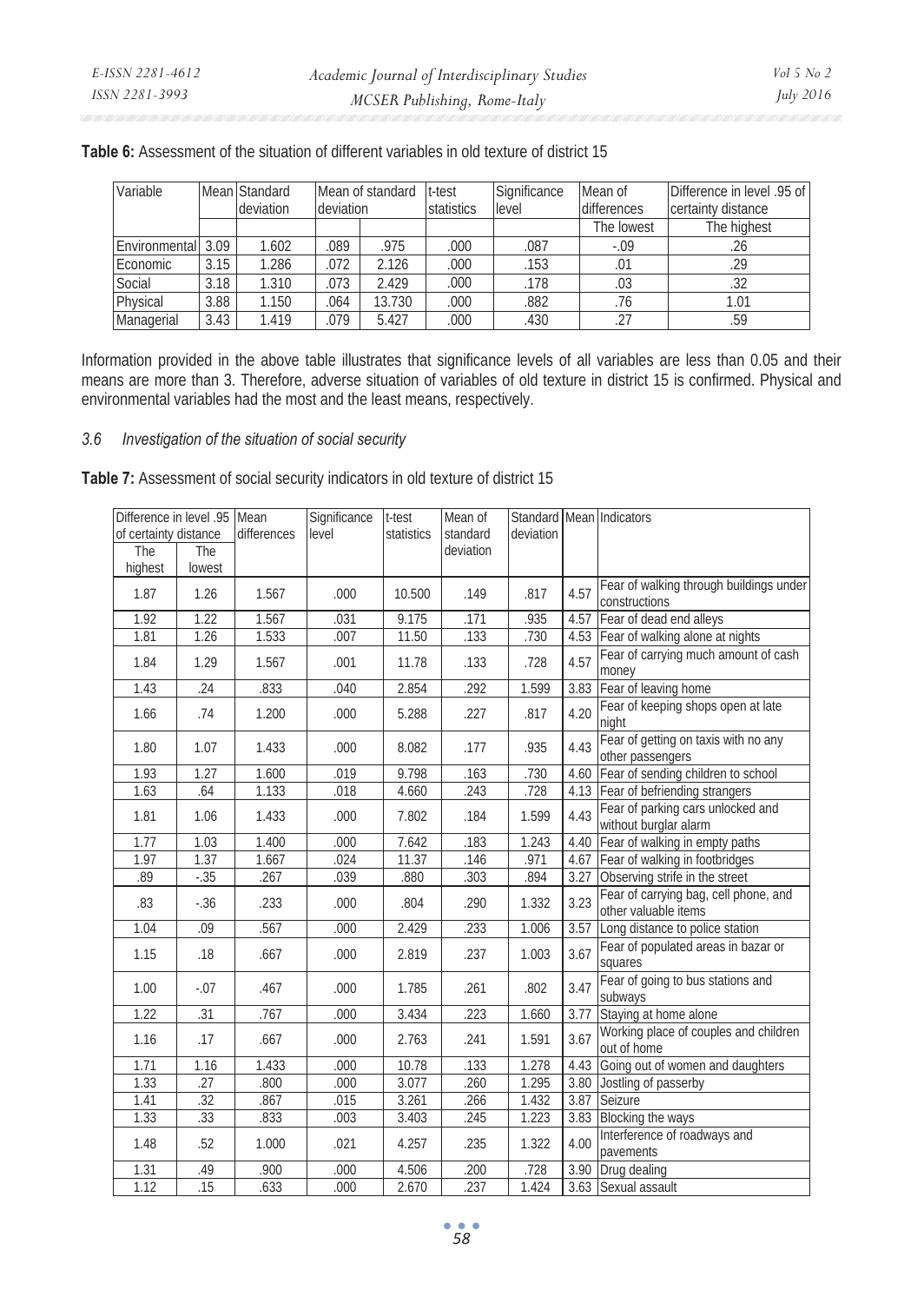| ່າາ<br>ن ے. ا      | $\sim$<br>، ت | .800         | .002 | 3.788      | 011<br>$-1$ | . 456 | 3.80 | Commute of strangers       |
|--------------------|---------------|--------------|------|------------|-------------|-------|------|----------------------------|
| $\bigcap$<br>ب ے ، | .25           | コつつ<br>. ७३३ | .006 | 3.126      | .235        | 1.341 | 70   | suitable view<br>Lacking r |
| . . 48             | .59           | .033         | .018 | 4.762<br>4 | 217<br>$-1$ | .287  | 4.03 | Lacking proper lighting    |
| .46                | .54           | .000         |      | 4.447      | .225        | .094  | 4.00 | Unobservable street signs  |

Overall, information given in the table shows that significance levels of all variables are less than 0.05 and their means are more than 3. Therefore, our first hypothesis is confirmed, i.e. residents believe that the old texture of district 15 does not enjoy a favorable social security.

**Table 8:** Results of T-test for the assessment of social security variable in the old texture of district 15

| Indicator Mean |      | Standard  | Mean of<br>standard | It-test statistics Degree of |         |        | Significance Difference in<br>.95 of certainty distance<br>level |             |
|----------------|------|-----------|---------------------|------------------------------|---------|--------|------------------------------------------------------------------|-------------|
|                |      | deviation | deviation           |                              | treedom | llevel | The lowest                                                       | The highest |
| Security       | 3.34 | .468      | 082                 | .143                         | 383     | .002   |                                                                  | .5U         |

Based on these results, social security is a significant variable and its mean is more than normal showing that the situation of social security in the place in question is not good. This study continued with the investigation of the relationship between old texture and decreased social security using Pearson correlation coefficient whose results are summarized in table 9.

Findings of the study shows that there is a meaningful and significant relationship between the quality of old texture situation and decrease social security. Results of the questionnaires filled by residents of the old texture also show a significant and inverse relationship between old texture and social security. Significance level of less than 0.05 (alpha<0.05) shows a powerful and negative relationship between the two variables.

**Table 9:** Analysis of correlation of old texture and decreased social security

| Significance level   Correlation coefficient   Old texture |                      |
|------------------------------------------------------------|----------------------|
|                                                            | ased social security |

# **4. Conclusion**

Security has always been a major concern in human history and dates back to the concept of society. Expressional concept of security in its concrete aspect is the lack of threat against values governing in a society and in its abstract aspect, it means the sense of security. Feeling of security is equivalent to being safe or feeling of safety of one's life, properties, identity and values against threats and harms without being concerned about rational needs of the present and the future. In today world, in addition to lack of threat, the existence of favorable conditions for the realization of community goals and needs are considered in the definition of security. This view is based on a mental and interpretive attitude towards nonmaterial risks and emphasizes on software abilities and nonmaterial assets.

Feeling of security is a complex construct that despite having many definitions, there is not enough consensus about it. Such an important issue may have in-depth effect on social and economic lives of people. Security and insecurity in any society are affected by different factors. Weakening of social assets, inability of social control organizations, etc. strongly affect security and more importantly the feeling of security. In this study we investigated the factors affecting people's feelings of security in old textures of district 15 in Tehran. Providing social security and public discipline in communities is impossible without recognizing the factors affecting this feeling. Recognition of these factors and their effects in creating the feeling of social security is a necessary prerequisite in development of social security.

Old textures are not only a potential threat in case of natural disasters, but are also convenient places for increasing social delinquencies which may blemish the culture of residents. Drug dealing and consumption, gathering of addicts and traffickers and settlement of homeless people in ruined buildings compels responsible organizations to pay special attention to these districts. Police patrols usually arrest most homeless and delinquents in such corners, meaning that they are suitable places for gathering of such people.

Therefore, with regard to high rate of immigration to Tehran in recent decades giving it a different identity and texture with their different ethnicities and cultures, it is suggested that such districts will be equipped with needed infrastructures which are currently absent. Pinpointing crime-prone spots in residential areas and clearing them are another action which can develop the environment in which people are living. Moreover, the long distance between this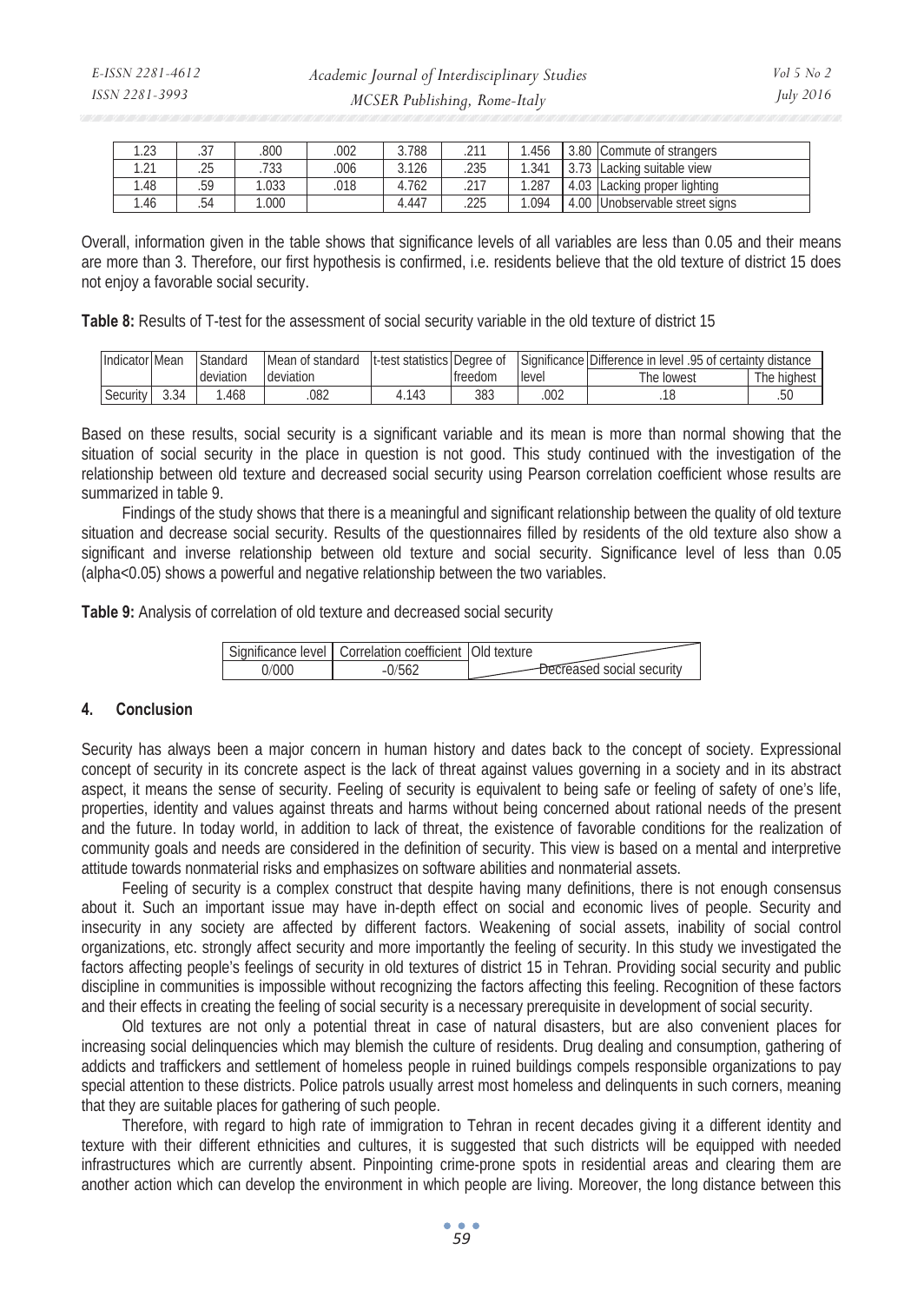| E-ISSN 2281-4612 | Academic Journal of Interdisciplinary Studies | Vol 5 No 2       |
|------------------|-----------------------------------------------|------------------|
| ISSN 2281-3993   | MCSER Publishing, Rome-Italy                  | <i>July 2016</i> |

district and police stations, it is necessary to establish police substations in these areas to increase the feeling of security. In other words, if the social relationships among residents of a district reach to a satisfactory degree and they be able to create a network of relationship, they can improve feeling of attachment to their society which in turn reduces fear of crimes.

The last point is that if the process of destruction in a district is prevented, delinquents and criminals are not led to think that such a district is good for delinquencies and that residents are not brave enough to defend themselves against assaults. If a district continues being ruined, criminals will be led to believe that they are free to do whatever they like without being stopped. Amendment physical elements reduced vulnerability signs. Adverse situations of different aspects of old textures (i.e. managerial, economic and physical aspects) not only affect criminals' attitudes but also is effective on the behavior of residents and their view of other citizens.

### **5. Recommendations**

- Developing the performance of supervisory organizations (such police force) which are responsible for the regulation of people's relationships in a society with the aim of bringing back security to the city, districts, alleys, etc.
- Building trust is a way of strengthening the feeling of security.
- Planning for the reduction of social abnormalities and deviations in order to increase the feeling of security among residents.
- Establishing and developing civil organizations with the aim of increasing public cooperation and feeling of security
- Efforts in decreasing people's distrust to each other and to political and social organization.
- Development of cooperative and public actions for increasing safety and financial and social security
- Proper information giving to the public regarding threats and measures taken in order to decrease those threats for developing the feeling of social security.
- Refraining from spreading rumors which may disturb thoughts and increase nervousness
- Planning to strengthen familial relationships, increase trust and decrease separations.
- Providing enough lighting in the streets and pavements.
- Mayoralty control over buildings' design with the aim of creating the minimum hidden corners especially in ruined areas.
- Educating people and holding workshops and making them aware of suitable reactions when facing crimes and creating the sense of responsibility in them

## **References**

- Ahmadi, M. (2014). Security and environmental quality and life in the old textures (A case study of Imam Zadeh Yahya district). Nowsazi magazine, 4 (21).
- Arsalani, Sh. & Jibrail Vand, S. and Ghodusifar, H. (2015). Investigation of security and its role in social stability in historical texture of Ardabil, International conference on Stable City, Mobin Cultural Ambassador Organization, Tehran.
- Afshari, M., Deilami, M. & Tehrani, Gh. (2014). An analysis of factors affecting the security of general places: A case study of old texture in southern Shariati Street in Tabriz. The first conference on Geography, urbanization and stable development, Komesh society of environment, University of aerial industry, Tehran.
- Chaharrahi, Z. (2006). Public cooperation and regional identity: a procedure to realize urban identity. The first national conference on urban improvement, Islamic Azad University, Sanandaj branch. Retrieved in 22.4.2013.
- Hoseini, E. & Adib Zadeh, B. (2009). Physical security with CPTED procedure, investigating environmental factors affecting creation of secure places in reconstruction of old textures: A case study of Nemat Abad old texture in district 19 of Tehran. Nowsazi magazine, 1(6).
- Heidari, T. & Yeganeh, M. (2014). Determining security in urban old textures based on parameter of space lighting: A case study of traditional bazar of Zanjan. The first conference on geography, urbanization and stable development.
- Dejbord, Z. & Montazarolhaj, M. (2015). Designing lost environmental spaces with an emphasis on developing social security in old textures: A case study of Masil Dowlat Abad in Yazd. The sixth conference on planning and urban management with an emphasis on elements of Islamic cities.
- Shamai, A. & Pur Ahmad, A. (2005). Urban optimization and reconstruction from a geographical point of view, Tehran University, Tehran.
- Asgari, H., Adib Zadeh, B., Rafian, M. & Hoseini, E. (2010). An analysis of environmental factors affecting reconstruction of urban old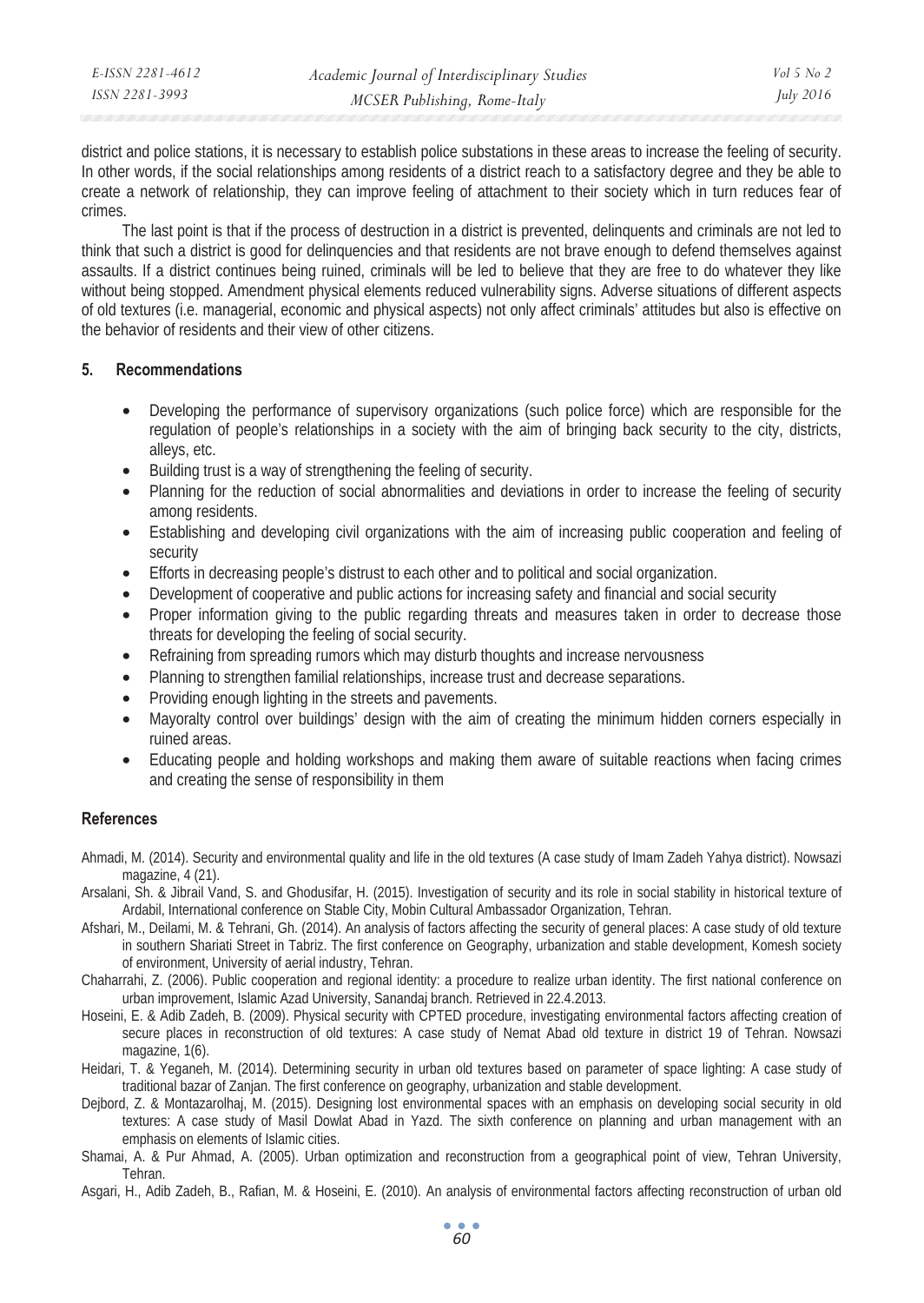textures with the aim of developing security: A case study of Nemat Abad old texture in district 19 in Tehran. Urban Identity Magazinem, 4(6), pp.39-50.

Assarian, E. (2006). Cities: A reflection of discrimination against women. Sarmayeh Newspaper.

Attarinan, K., Hajian, F., Majidi, F. & Izadi Far, V. (2014). Investigating the environmental factors affecting reconstruction of old textures with the aim of improving security in the region of Shanbadi in Bushehr. National conference on Architecture, urbanization and stable development with an emphasis on local architecture, Khavaran Institute, Mashhad.

Azimi, J., Owlad Zadeh, F. & Mohammad Janlu, F. (2011). Developing urban safety and security in central texture of Sari. The first conference on Iranian Utopia, Islamic Azad University, Noor.

Alikhah, F. & Najibi Rabiee, M. (2006). Women and fear of urban places. Social Welfare Quarterly, 5(22).

- Fathi, M., Jahdi, N. & Rauf, M. (2012). Determining the factors affecting the creation of secure urban places and development of physical security with CPTED procedure: A case study of Zabol traditional bazar. The conference on frontier cities and security: challenges and procedures.
- Falahat, M. & Rahim Zadeh, A. (2014). Reconstructing old city textures and developing the sense of security among citizens. National conference on urban architecture, culture and management, Scientific-practical center of Karaj Municipal, Karaj.
- Gholi Pur, A. & Seyedian, A. (2015). Developing security in old city textures with procedures of environmental designing: A case study of Sarhamam district in Babol. The national electronic conference on stable development in geography, planning, architecture and urbanization. The center for access to stable development.
- Akbari, K. (2014). The role of reconstruction in the development of social control; effective guidelines for developing social identity, control and security in the reconstruction of old textures, Manzar Quarterly.
- Kalani Nejad, M. & Halime, H. (2012). The factors affecting created environment in urban regions with a view on environmental threats: A case study of BabaHazghil district in Dezful. The first national conference on geography, natural disasters and stable development.
- Meshkini, A., Nowruzi, M. & Moazzen, S. (2014). An analysis of environmental factors affecting the feeling of security in old textures: A case study of Fale Abkuh in Mashhad. The national conference on architecture and human-centered urbanization.
- Yekani Fard, A., Ameri, H. & Honarkhah, R. (2015). Assessment of satisfaction with life quality with an emphasis on social security in coastal cities: A case study of Bandar Abbas middle texture. The first conference on architecture and stable development in Iran.
- Schweitzer, J. H. et.al.(1977)"The Impact of the Built Environment on Crime and Fear of Crime in Urban Neighborhoods", Journal of Urban Technology, Vol. 6, N.3